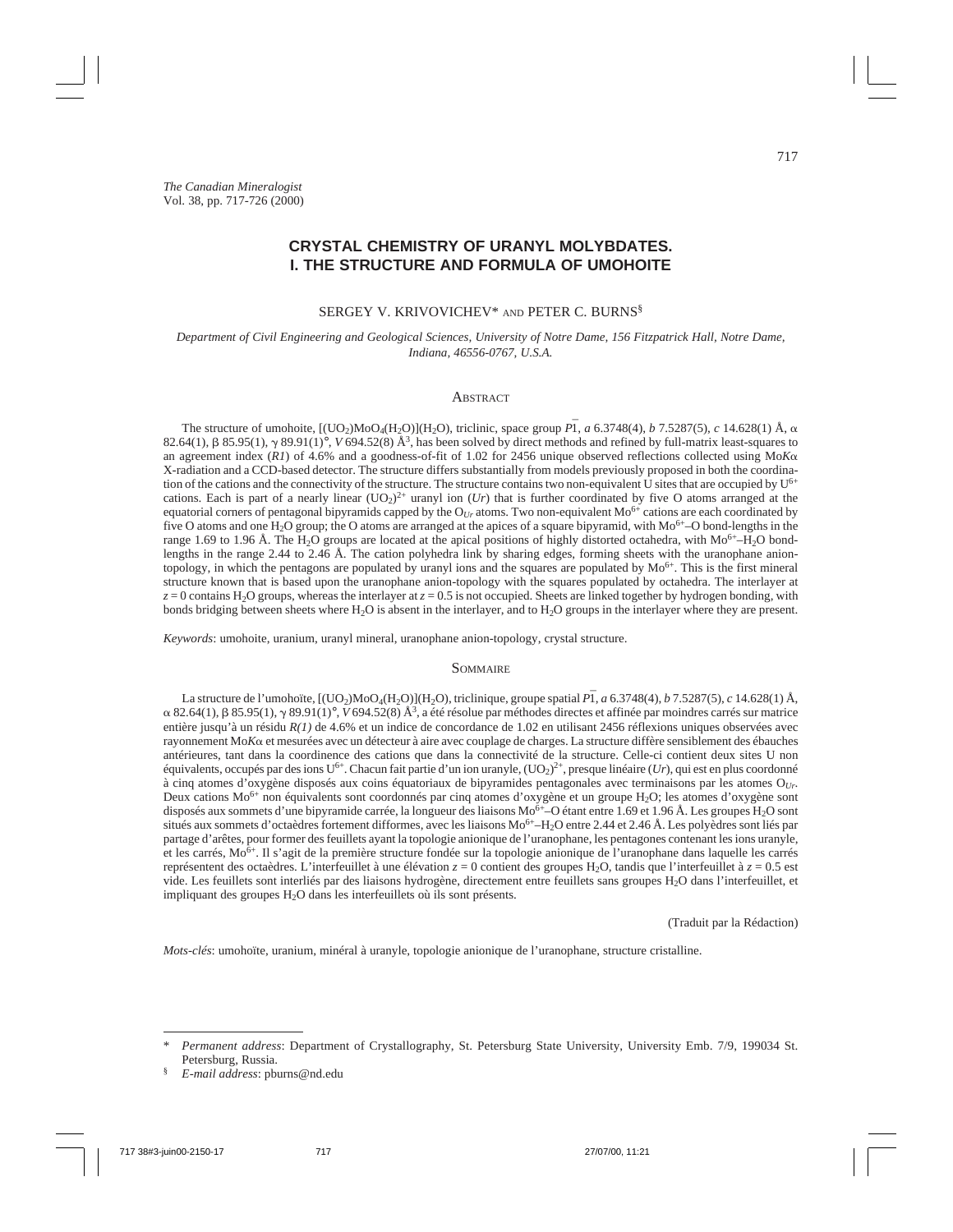#### **INTRODUCTION**

Uranyl molybdates are common constituents of the oxidized zones of U–Mo deposits at several localities in the U.S. and in the Russian Federation. Knowledge of the structures and fields of stability of uranyl molybdates is essential for understanding the alteration and weathering of uranium deposits, as well as the mine and mill tailings that result from resource utilization (Burns 1999a, Finch & Murakami 1999). The possible importance of uranyl molybdates for nuclear waste disposal was demonstrated by the recent discovery of the phase  $(Cs_{2x}Ba_{1-x})[(UO_2)_{5}(MoO_6)(OH)_6]\cdot nH_2O \ (x \approx 0.4,$ *n* ≈ 6) (Buck *et al.* 1997, Finch & Buck 1998) that formed as a result of the alteration of spent nuclear fuel at 90°C in tests designed to simulate conditions in the proposed nuclear waste repository at Yucca Mountain, Nevada. Several recent studies have shown that uranyl phases forming by the alteration of nuclear waste, such as spent nuclear fuel rods, borosilicate waste glasses, or the components of the Chernobyl Nuclear Power Plant fourth block, may incorporate various radionuclides into their structures, thus controlling to a large extent the release of these radionuclides into the biosphere (Buck *et al.* 1997, Burns 1999b, Burns *et al.* 1997a, b, 2000, Burns & Hill 2000, Chen *et al.* 1999, 2000, Hill & Burns 1999, Wronkiewicz & Buck 1999, Pazukhin 1994, Teterin *et al.* 1997).

Seven uranyl molybdate minerals are known (Finch & Murakami 1999), but the structures have only been reported for three of these: deloryite (Pushcharovsky *et al.* 1996), iriginite (Serezhkin *et al.* 1973) and umohoite (Makarov & Anikina 1963). The lack of structural information is likely due to the scarcity of crystals of suitable size and quality for structure determination. We have redetermined the structure of umohoite, and found it to be substantially different from that reported by Makarov & Anikina (1963); the results are reported herein.

# PREVIOUS STUDIES

Umohoite was described by Brophy & Kerr (1953) from the Freedom No. 2 mine in Marysvale, Utah, with the formula  $UO_2MoO_4 \cdot 4H_2O$ , and a hexagonal unit-cell with *a* 8.60, *c* 14.45 Å. Coleman & Appleman (1957) examined samples from the Lucky Mc mine, Wyoming, and reported a monoclinic unit-cell with *a* 14.30, *b* 7.50,  $c$  6.38 Å,  $\beta$  99.08° and possible space-groups  $P2<sub>1</sub>$  and  $P2<sub>1</sub>/m$ . On the basis of X-ray powder-diffraction studies, Kamhi (1959) proposed an orthorhombic unit-cell with *a* 6.32, *b* 7.48*, c* 12.4 or 14.5–17.0 Å, depending on the degree of hydration. Hamilton & Kerr (1959) examined umohoite from several localities in the U.S. and what was then the U.S.S.R., noted instability of crystals under X-ray irradiation, and found evidence for three modifications, which differ in the *c* unit-cell parameter (16.83, 18.99 and 21.53 Å).

Skvortsova *et al.* (1961) reported umohoite from an unspecified locality in the former U.S.S.R. and determined the formula to be  $UO_2MO_4^{\bullet}2H_2O$ . They provided unit-cell dimensions *a* 14.17, *b* 7.33*, c* 6.41 Å, b 98.7°.

The structure of umohoite was reported by Anikina & Makarov (1961) and Makarov & Akinina (1963) using specimens from an unspecified locality in the former U.S.S.R. The structure was given in space group *P*21/*c* with the unit cell *a* 6.32, *b* 7.50, *c* 57.8 Å,  $\beta$  94°, with the long *c* dimension defined by the presence of weak spots on rotation photographs. The structure reportedly contained electrostatically neutral uranyl molybdate sheets linked through H bonds to interlayer  $H_2O$  groups, with the formula  $[UMoO<sub>6</sub>(H<sub>2</sub>O)<sub>2</sub>](H<sub>2</sub>O)<sub>2</sub>$ . The sheets were said to contain uranyl and molybdate hexagonal bipyramids. According to Burns *et al.* (1996), the sheets reported by Makarov & Akinina (1963) are based upon the  $\alpha$ -UO<sub>3</sub> anion-topology. Serezhkin *et al.* (1977) re-examined the single crystals of umohoite studied by Makarov & Anikina (1963). They determined the mineral to have triclinic symmetry, and reported the unitcell parameters *a* 6.402(6), *b* 7.489(7), *c* 14.60(2) Å,  $\alpha$  85.3(2)°,  $\beta$  96.3(2)°,  $\gamma$  90.5(2)°, which are similar to the parameters determined in the current study. However, Serezhkin *et al.* (1977) did not redetermine the crystal structure.

Fedorov (1967) examined umohoite from an unspecified locality in the former U.S.S.R. and proposed the formula  $U^{4+}(UO_2)_2(M_0O_3)_3(OH)_2\bullet OH_2O$ , which is notable by the presence of  $U^{4+}$  along with  $U^{6+}$ . Fedorov (1967) indicated that umohoite crystals are replaced by transparent greenish yellow crystals of iriginite. Zhigach (1974) and later Deliens (1975), Piret & Deliens (1977) and Belova *et al*. (1985) described green, orange-red and yellow varieties of umohoite, although most are black. The unusual colors of these samples may be due to admixtures of compounds of Mg, Fe and Ni, respectively. Belova *et al.* (1985) reported that a specimen of black umohoite contains 2.51 wt. % CaO.

#### **EXPERIMENTAL**

Umohoite from an unspecified locality in the former U.S.S.R. was obtained from the Fersman Mineralogical Museum, Russian Academy of Sciences, Moscow (sample Kz–601). Although the locality is not recorded, the specimen is most likely from the Kazakhstan U–Mo deposits described by Skvortsova *et al.* (1961) and Fedorov (1967). The sample contains tabular black crystals of umohoite that are partially replaced by greenish yellow and yellow crystals of iriginite, and is similar to those shown in photographs given by Skvortsova *et al.* (1961) and Fedorov (1967). An opaque black tabular crystal with dimensions  $0.10 \times 0.08 \times 0.01$  mm was selected for data collection with a Bruker PLATFORM 3-circle goniometer equipped with a 1K SMART CCD detector and a crystal-to-detector distance of 5 cm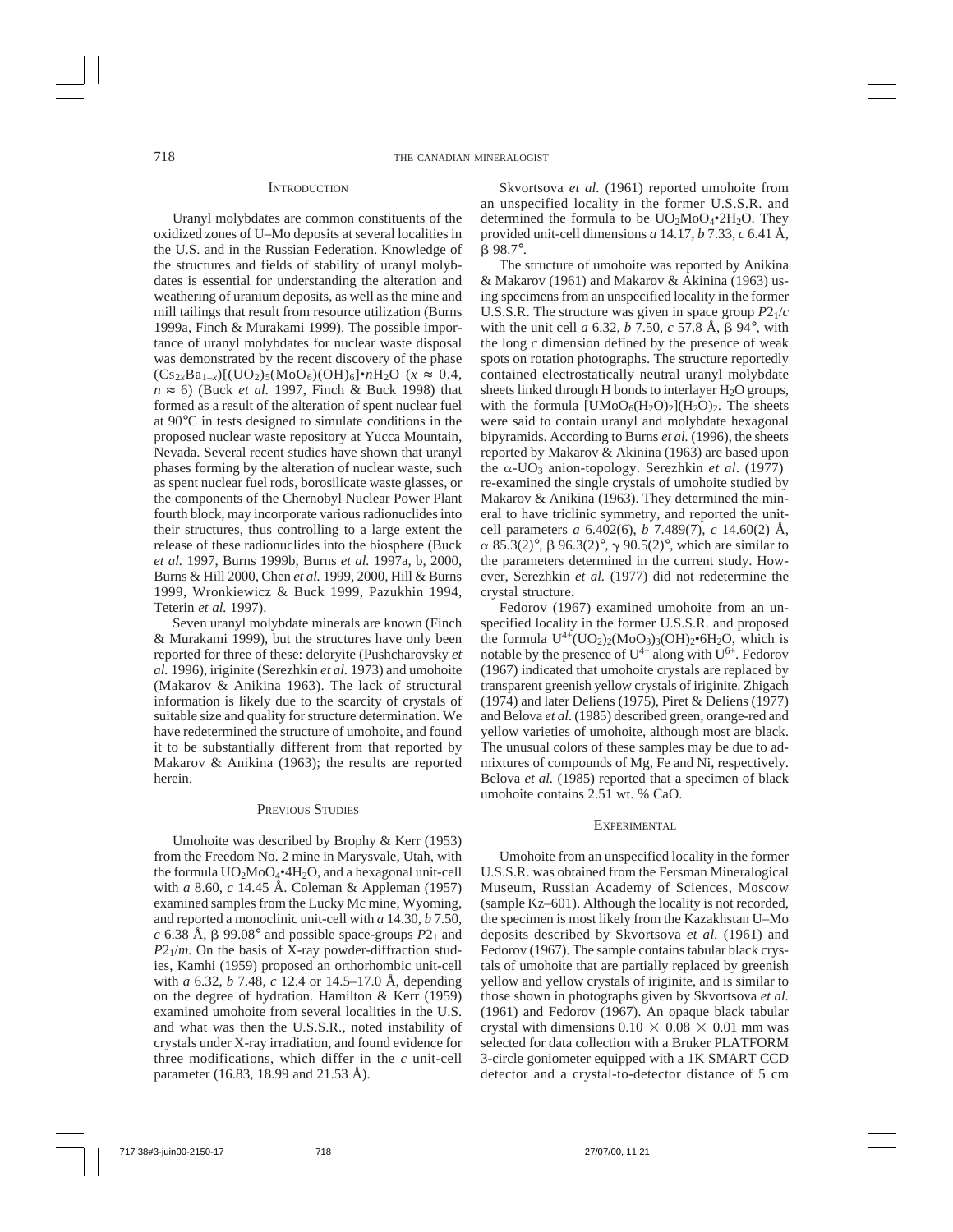(Burns 1998a). A sphere of data was collected using monochromatic Mo*K*a X-radiation and frame widths of  $0.3^\circ$  in  $\omega$ , with 30 s counting time per frame. Several hundred frames of data were analyzed to locate reflections for the determination of unit-cell parameters (Table 1), which were refined using 528 reflections and least-squares techniques. Although the unit-cell lengths are similar to those reported by Coleman & Appleman (1957) and Skvortsova *et al.* (1961), it is clear from the unit-cell angles that the crystal is triclinic, as was reported by Serezhkin *et al*. (1977) (Table 1). Data were collected for  $3^{\circ} \le 2\theta \le 56.7^{\circ}$  in approximately 24 hours. The three-dimensional data were integrated using the Bruker program SAINT, and corrected for Lorentz, polarization, and background effects. An empirical absorption-correction was based upon 2404 intense reflections with the crystal modeled as a (001) plate; reflections with a plate-glancing angle less than 0.3° were discarded, lowering  $R_{\text{azimuthal}}$  from 23.4 to 8.6%. A total of 8261 intensities remained after correction for absorption, of which 3281 were unique  $(R_{\text{INT}} = 9.4\%)$ , with 2456 classed as observed ( $|F_{o}| \ge 4\sigma_{F}$ ).

# STRUCTURE SOLUTION AND REFINEMENT

Scattering curves for neutral atoms, together with anomalous-dispersion corrections, where taken from International Tables for X-Ray Crystallography, Vol. IV (Ibers & Hamilton 1974). The Bruker SHELXTL system of programs was used for the determination and refinement of the structure. Reflection statistics indicated space group  $\overline{P_1}$ , which was verified by successful solution of the structure by direct methods. The initial solution provided the positions of the U and Mo cations, with anions located in difference-Fourier maps following refinement of the model. Refinement of all atom-position parameters and allowance for isotropic displacement gave an agreement index (*R1*) of 8.0%. Conversion of the displacement parameters for all atoms to anisotropic form, and inclusion of a weighting scheme of the structure factors, resulted in a final *R(1)* of 4.6%

TABLE 1 CRYSTALLOGRAPHIC DATA FOR UMOHOUTE

| $a(\lambda)$                                                                                                   | 6.3748(4)       | Crystal size (mm)                        | $0.08 \times 0.10 \times 0.01$ |  |  |  |
|----------------------------------------------------------------------------------------------------------------|-----------------|------------------------------------------|--------------------------------|--|--|--|
| b(A)                                                                                                           | 7.5287(5)       | Radiation                                | $M$ o $K\alpha$                |  |  |  |
| c(A)                                                                                                           | 14.628(1)       | <b>Total Reflections</b>                 | 8261                           |  |  |  |
| $\alpha$ (°)                                                                                                   | 82.64(1)        | Unique Reflections                       | 3281                           |  |  |  |
| $\beta$ (°)                                                                                                    | 85.95(1)        | Unique $F_{\alpha} \geq 4\sigma_{\rm F}$ | 2456                           |  |  |  |
| $\gamma$ (°)                                                                                                   | 89.91 (1)       |                                          |                                |  |  |  |
| $V(A^3)$                                                                                                       | 694.52(8)       | R(1)                                     | 4.6%                           |  |  |  |
| Space group                                                                                                    | $P\overline{1}$ | s                                        | 1.02                           |  |  |  |
| $F_{000}$                                                                                                      | 808             |                                          |                                |  |  |  |
| $\mu$ (cm <sup>-1</sup> )                                                                                      | 250.9           |                                          |                                |  |  |  |
| $D_{\text{calc}}(g/cm^3)$                                                                                      | 4.457           |                                          |                                |  |  |  |
| 4{[(UO <sub>2</sub> )MoO <sub>4</sub> (H <sub>2</sub> O)](H <sub>2</sub> O)}<br>Unit-cell contents:            |                 |                                          |                                |  |  |  |
| $R(1) = \Sigma F_a - F_a / \Sigma F_a$                                                                         |                 |                                          |                                |  |  |  |
| $S = {\sum [w(F_n^2 - F_n^2)]}{(n-p)}^{1/2}$ , where <i>n</i> is the number of reflections and <i>p</i> is the |                 |                                          |                                |  |  |  |

number of refined parameters

for the 2456 observed reflections, and a goodness-of-fit (*S*) of 1.02. The final atomic parameters are presented in Table 2, and selected interatomic distances are in Table 3. Observed and calculated structure-factors are available from the Depository of Unpublished Data, CISTI, National Research Council, Ottawa, Ontario K1A 0S2, Canada.

### **RESULTS**

## *Cation polyhedra*

The structure contains two non-equivalent U cations. Consideration of the bond-valence sums incident upon each site (Table 4) and the polyhedron geometries (Table 3) clearly indicates that all U is present as  $U^{6+}$ . Each  $U^{6+}$  cation is strongly bonded to two O atoms, resulting in nearly linear  $(UQ_2)^{2+}$  uranyl ions  $(Ur)$  with U–O<sub>Ur</sub> bond-lengths ~1.8 Å, as is typical for  $U^{6+}$  in inorganic compounds (Evans 1963, Burns *et al.* 1997c). Each uranyl ion is coordinated by five additional O atoms arranged at the equatorial vertices of pentagonal bipyramids capped by  $O_{Ur}$  atoms. The structure determination does not support the presence of  $U^{4+}$  in the crystal of umohoite studied.

|                      | x          | у          | z           | $U_{\rm rel}$ | $U_{11}$ | $U_{22}$ | $U_{13}$  | $U_{21}$    | $U_{13}$    | $U_{12}$  |
|----------------------|------------|------------|-------------|---------------|----------|----------|-----------|-------------|-------------|-----------|
| U(1)                 | 0.25592(7) | 0.80029(6) | 0.29699(4)  | 115(2)        | 88(2)    | 62(3)    | 198(3)    | $-24(2)$    | $-16(2)$    | 3(2)      |
| U(2)                 | 0.15158(7) | 0.29981(6) | 0.29871(4)  | 123(2)        | 86(2)    | 66(3)    | 219(3)    | $-26(2)$    | $-10(2)$    | 3(2)      |
| Mo(1)                | 0.7073(2)  | 0.0575(2)  | 0.2721(1)   | 161(3)        | 65(5)    | 121(6)   | 303(8)    | $-36(5)$    | $-26(5)$    | 6(4)      |
| Mo(2)                | 0.7073(2)  | 0.5558(2)  | 0.2724(1)   | 173(3)        | 60(5)    | 130(6)   | 335(8)    | $-47(5)$    | $-26(5)$    | 3(4)      |
| O(1)                 | 0.640(2)   | 0.804(1)   | 0.2892(8)   | 190(20)       | 150(50)  | 70(50)   | 360(70)   | $-90(40)$   | 0(40)       | $-40(40)$ |
| O(2)                 | 0.232(2)   | 0.768(1)   | 0.4200(8)   | 240(20)       | 280(60)  | 130(50)  | 310(70)   | $-10(50)$   | $-20(50)$   | $-20(40)$ |
| O(3)                 | 0.993(1)   | 0.590(1)   | 0.2957(8)   | 170(20)       | 50(40)   | 70(50)   | 370(70)   | 0(40)       | $-20(40)$   | 20(30)    |
| O(4)                 | 0.769(1)   | 0.300(1)   | 0.2970(8)   | 200(20)       | 100(50)  | 60(50)   | 450(80)   | $-40(50)$   | $-20(40)$   | $-10(40)$ |
| O(5)                 | 0.117(2)   | 0.268(1)   | 0.4233(8)   | 240(20)       | 310(60)  | 180(60)  | 240(70)   | $-30(50)$   | $-20(50)$   | $-60(50)$ |
| O(6)                 | 0.993(2)   | 0.011(1)   | 0.2961(8)   | 190(20)       | 110(50)  | 70(50)   | 370(70)   | 10(40)      | $-20(40)$   | 0(40)     |
| O(7)                 | 0.412(1)   | 0.090(1)   | 0.2984(8)   | 160(20)       | 20(40)   | 70(40)   | 410(70)   | $-70(40)$   | 10(40)      | 30(30)    |
| O(8)                 | 0.178(2)   | 0.331(2)   | 0.1758(8)   | 260(30)       | 280(60)  | 200(60)  | 310(70)   | $-60(50)$   | 10(50)      | $-20(50)$ |
| O(9)                 | 0.415(1)   | 0.509(1)   | 0.2993(8)   | 200(20)       | 30(40)   | 130(50)  | 430(70)   | $-40(50)$   | $-30(40)$   | $-50(40)$ |
| O(10)                | 0.280(2)   | 0.828(2)   | 0.1744(8)   | 240(20)       | 290(60)  | 250(60)  | 180(60)   | $-70(50)$   | 10(50)      | $-10(50)$ |
| O(11)                | 0.724(2)   | 0.093(2)   | 0.1546(9)   | 300(30)       | 220(60)  | 350(70)  | 320(70)   | $-10(60)$   | 20(50)      | 20(50)    |
| O(12)                | 0.724(2)   | 0.577(2)   | 0.1556(8)   | 310(30)       | 230(60)  | 460(80)  | 240(70)   | $-50(60)$   | 0(50)       | 80(50)    |
| $H_2O(13)$           | 0.687(2)   | 0.527(2)   | 0.4407(8)   | 290(30)       | 300(60)  | 360(70)  | 200(60)   | 0(50)       | 20(50)      | 50(50)    |
| H <sub>2</sub> O(14) | 0.686(2)   | (1.996(2)) | 0.4421(9)   | 350(30)       | 320(70)  | 400(80)  | 310(80)   | 0(60)       | 30(50)      | $-40(50)$ |
| II,O(15)             | 0.743(3)   | 0.126(2)   | $-0.002(1)$ | 770(60)       | 560(110) | 720(140) | 1080(170) | $-290(120)$ | $-180(100)$ | 230(100)  |
| $H_2O(16)$           | 0.753(2)   | 0.624(2)   | 0.003(2)    | 800(70)       | 450(100) | 500(110) | 1500(200) | $-400(120)$ | 0(110)      | 110(80)   |

TABLE 2. ATOMIC COORDINATES AND DISPLACEMENT PARAMETERS (X 10<sup>4</sup> Å<sup>2</sup>) FOR UMOHOITE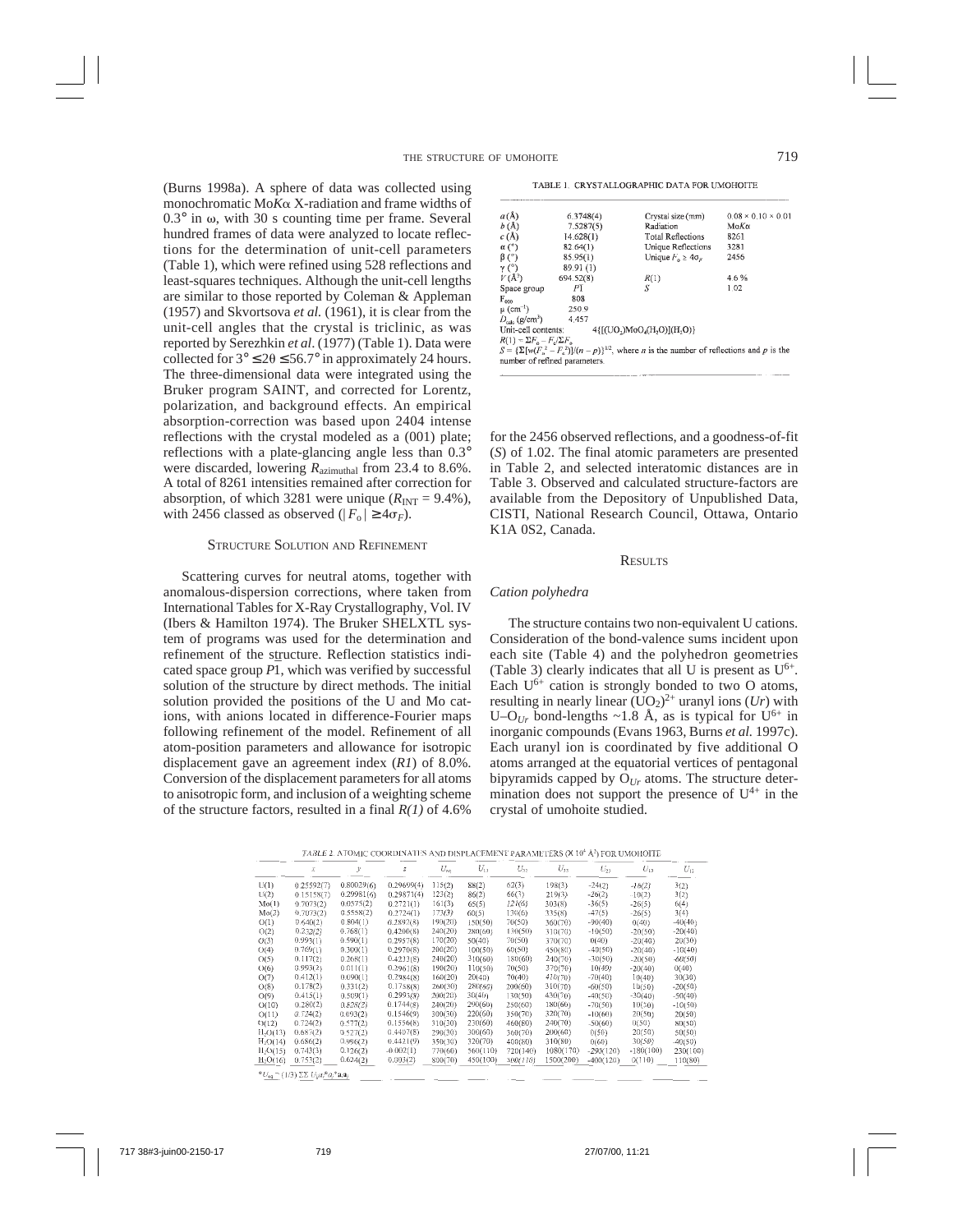TABLE 3. SELECTED INTERATOMIC DISTANCES (Å) AND BOND ANGLES (°) IN THE STRUCTURE OF UMOHOITE

| $U(1)$ -O(10)                    | 1.77(1)  | $U(2)$ -O(8)                                   | 1.78(1)  |
|----------------------------------|----------|------------------------------------------------|----------|
| $U(1)-O(2)$                      | 1.78(1)  | $U(2)-O(5)$                                    | 1.80(1)  |
| $U(1) - O(6)a$                   | 2.302(9) | $U(2)-O(7)$                                    | 2.290(9) |
| $U(1)-O(3)$ b                    | 2.31(1)  | $U(2)-O(9)$                                    | 2.303(9) |
| $U(1)-O(7)c$                     | 2.40(1)  | $U(2)$ -O(3) $b$                               | 2.398(9) |
| $U(1)-O(9)$                      | 2.41(1)  | $U(2) - O(6)$ <sub>b</sub>                     | 2.41(1)  |
| $U(1)-O(1)$                      | 2.45(1)  | $U(2)-O(4)$ <sub>b</sub>                       | 2.442(9) |
| $< U(1)-OUf$                     | 1.78     | $< U(2)-O11$                                   | 1.79     |
| $\langle$ U(1)-φ <sub>εα</sub> > | 2.37     | $\langle U(2)-\phi_{eq}\rangle$                | 2.37     |
| $O_{11}$ -U1- $O_{11}$           | 178.9(5) | $O_{11}$ -U2- $O_{11}$                         | 178.5(5) |
| $Mo(1)-O(11)$                    | 1.70(1)  | $Mo(2)-O(12)$                                  | 1.69(1)  |
| $Mo(1)-O(6)$                     | 1.91(1)  | $Mo(2)-O(3)$                                   | 1.902(9) |
| $Mo(1)-O(7)$                     | 1.914(8) | $Mo(2)-O(9)$                                   | 1.903(9) |
| $Mo(1)-O(1)d$                    | 1.937(9) | $Mo(2)-O(1)$                                   | 1.959(9) |
| $Mo(1)-O(4)$                     | 1.95(1)  | $Mo(2)-O(4)$                                   | 1,960(9) |
| $Mo(1)-H2O(14)$ d                | 2,46(1)  | $Mo(2)-H2O(13)$                                | 2.44(1)  |
| $<$ Mo(1)-O>                     | 1.88     | $Mo(2)-O$                                      | 1.88     |
| $Mo(1)-\phi$                     | 1.98     | $\textstyle{\triangleleft}$ Mo(2)- $\varphi$ > | 1.98     |

 $a = x - 1, y + 1, z$ ;  $b = x - 1, y, z$ ;  $c = x, y + 1, z$ ;  $d = x, y - 1, z$ .

There are two non-equivalent Mo cations in the structure. Bond-valence sums are 5.73 and 5.81 *vu* (valence units) for the Mo(1) and Mo(2) sites, respectively, indicating that each is occupied by  $Mo^{6+}$ . It is impossible to rule out small amounts of  $Mo^{5+}$  at these sites, which could account for the crystals being black, as suggested by Coleman & Appleman (1957). Each  $Mo<sup>6+</sup>$ cation is bonded to five atoms of O with bond-lengths in the range 1.69 to 1.96 Å, and to one  $H_2O$  group with a bond-length of 2.44–2.46 Å. Taken together, the coordinating ligands define a highly distorted octahedron. Considering only the bonds with lengths less than 2 Å, the O atoms are arranged at the vertices of square bipyramids. The apical O atoms are 1.69–1.70 Å from the  $Mo^{6+}$  cation, whereas the equatorial  $Mo^{6+}-O$  bondlengths are in the range 1.90 to 1.96 Å. The O<sub>apical</sub>–Mo–  $O_{\text{equatorial}}$  bond-angles range from 98.6 to 101.2°, indicating that the cation is located above the plane defined by the equatorial O atoms. The  $H<sub>2</sub>O$  groups are the sixth ligands of the distorted octahedra, and although the bond lengths are considerably longer than for the other ligands  $(2.44 \text{ to } 2.46 \text{ Å})$ , they are appropriately located to be considered as part of the coordination polyhedra about the Mo<sup>6+</sup> cations. The bond-valence calculations (Table 4) indicate that each of these bonds has ~0.2 *vu* associated with it.

#### *Structural connectivity*

Projection of the structure along [100] reveals sheets of edge-sharing uranyl and molybdate polyhedra, with H2O groups occurring in the interlayer (Fig. 1).

*Sheets of polyhedra*: The *Ur* $\phi$ <sub>5</sub> pentagonal bipyramids share equatorial edges, resulting in chains one polyhedron wide that extend along [010] (Fig. 2a). The chains of uranyl polyhedra are cross-linked by sharing

TABLE 4. BOND-VALENCE\* (vu) ANALYSIS FOR **UMOHOITE** 

|                       | U(1) | U(2) | Mo(1) | Mo(2) | Σ    |
|-----------------------|------|------|-------|-------|------|
| O(1)                  | 0.46 |      | 0.92  | 0.87  | 2.25 |
| O(2)                  | 1.68 |      |       |       | 1.68 |
| O(3)                  | 0.59 | 0.50 |       | 1.02  | 2.11 |
| O(4)                  |      | 0.46 | 0.84  | 0.87  | 2.17 |
| O(5)                  |      | 1.62 |       |       | 1.62 |
| O(6)                  | 0.61 | 0.49 | 1.02  |       | 2.12 |
| O(7)                  | 0.50 | 0.61 | 0.98  |       | 2.09 |
| O(8)                  |      | 1.68 |       |       | 1.68 |
| O(9)                  | 0.49 | 0.60 |       | 1.01  | 2.10 |
| O(10)                 | 1.71 |      |       |       | 1.71 |
| O(11)                 |      |      | 1.75  |       | 1.75 |
| O(12)                 |      |      |       | 1.80  | 1.80 |
| H <sub>2</sub> O(13)  |      |      |       | 0.24  | 0.24 |
| H <sub>2</sub> O(14)  |      |      | 0.22  |       | 0.22 |
| $H_2O(15)$            |      |      |       |       | 0.00 |
| II <sub>2</sub> O(16) |      |      |       |       | 0.00 |
| Σ                     | 6.04 | 5.96 | 5.73  | 5.81  |      |

\*Values calculated using the parameters for U<sup>6+</sup> from Burns et al. (1997c) and  $Mo^{6+}$  from Brese & O'Keeffe (1991). Contributions from H atoms are not included.

equatorial edges of uranyl polyhedra with  $Mo^{6+}\phi_6$  octahedra ( $\phi$ : unspecified anion), resulting in sheets parallel to (001) (Figs. 1, 2a). The corresponding sheet anion-topology, derived using the method of Burns *et al.* (1996), is shown in Figure 2b. This anion topology, referred to as the uranophane anion-topology by Burns *et al.* (1996), is the basis for sheets found in eight mineral structures. Of these, seven involve population of the pentagons with uranyl ions, and the triangles are the faces of tetrahedra. In schmitterite, the pentagons are populated with uranyl ions and the squares in the anion topology are occupied by highly distorted  $TeO<sub>4</sub>$  tetrahedra. Umohoite is the first mineral shown to contain sheets based upon the uranophane anion-topology with the squares populated. Sheets based upon the uranophane anion-topology that involve both populated pentagons and squares are known in several inorganic compounds (Burns *et al.* 1996). The squares in the anion topology correspond to the equatorial ligands of  $UrO_4$  square bipyramids in  $K_2$ [(UO<sub>2</sub>)<sub>2</sub>O<sub>3</sub>] (Saine 1989), and to the equatorial ligands of  $Ur\phi_4$  square bipyramids and distorted  $Cu^{2+}O_6$  octahedra in  $[(UO_2)(CuO_4)]$ (Dickens *et al.* 1993). The phase  $UM_0O_5$  (D'yachenko) *et al.* 1996) contains sheets that are topologically similar to those in umohoite.

*Interlayer of the structure*: There are two symmetically distinct interlayers in the structure of umohoite: the interlayer at  $z \approx 0$  contains H<sub>2</sub>O groups, whereas the interlayer at  $z \approx 0.5$  is unoccupied. Sheets are linked *via* H bonds. Where  $H_2O$  groups are present in the interlayer, linkage involves H bonds between the sheets and the interlayer  $H_2O$  groups; where  $H_2O$  groups are absent, H bonds bridge directly between sheets. The latter is an unusual configuration for uranyl minerals, in which it is most common for the interlayer to be occupied by  $H_2O$  groups or by low-valence cations. In ura-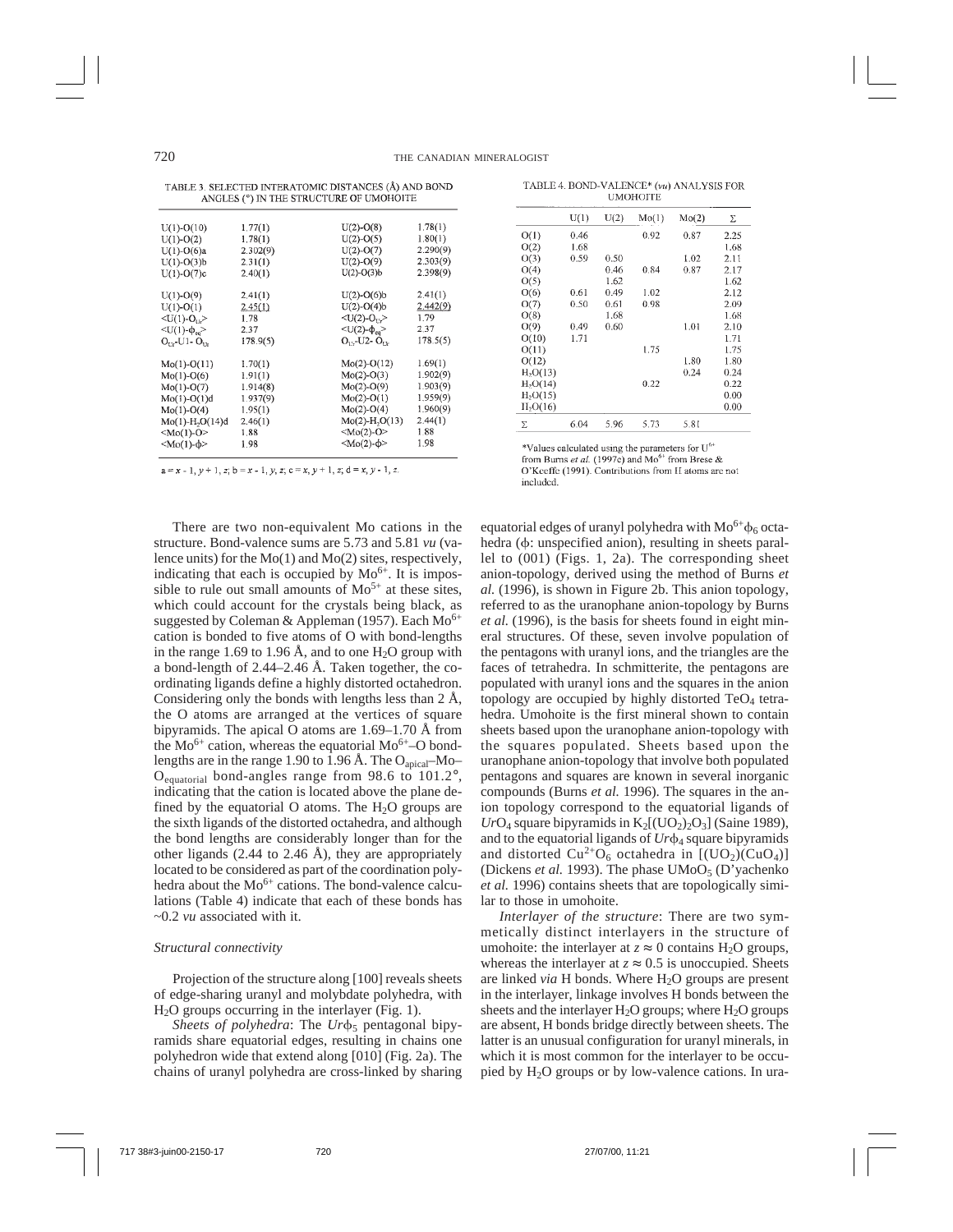

FIG. 1. The structure of umohoite projected along [100].  $Ur\phi_5$  and Mo $\phi_6$  polyhedra are shown shaded with crosses and crosshatching, respectively.

nyl minerals in which the interlayer is empty, sheets tend to be linked through van der Waals bonds only. Recently, a similar structural connectivity was described by Duribreux *et al.* (1999) for  $CsUV<sub>3</sub>O<sub>11</sub>$ . In that compound, two sheets of composition  $[UV_3O_{11}]$  are linked by  $Cs<sup>+</sup>$  cations, forming electrostatically neutral double  ${Cs_2[UV_3O_{11}]_2}$  layers, with adjacent double layers linked through van der Waals bonding only.

As is typical for uranyl compounds, it was not possible to determine the positions of  $H<sup>+</sup>$  cations in the structure with only X-ray-diffraction data. However, using arguments given by Finch *et al.* (1996) for schoepite and Burns (1997) for vandendriesscheite, involving the bond-valence model for  $(OH)^-$  and  $H_2O$ in oxysalt minerals (Brown 1976, Hawthorne 1992), an H bonding scheme is proposed. The details of H bond-



FIG. 2. The sheet of uranyl and molybdate polyhedra in the structure of umohoite projected along [001]; (a) polyhedral representation, (b) anion topology derived using the methods of Burns *et al.* (1996). Legend as in Figure 1.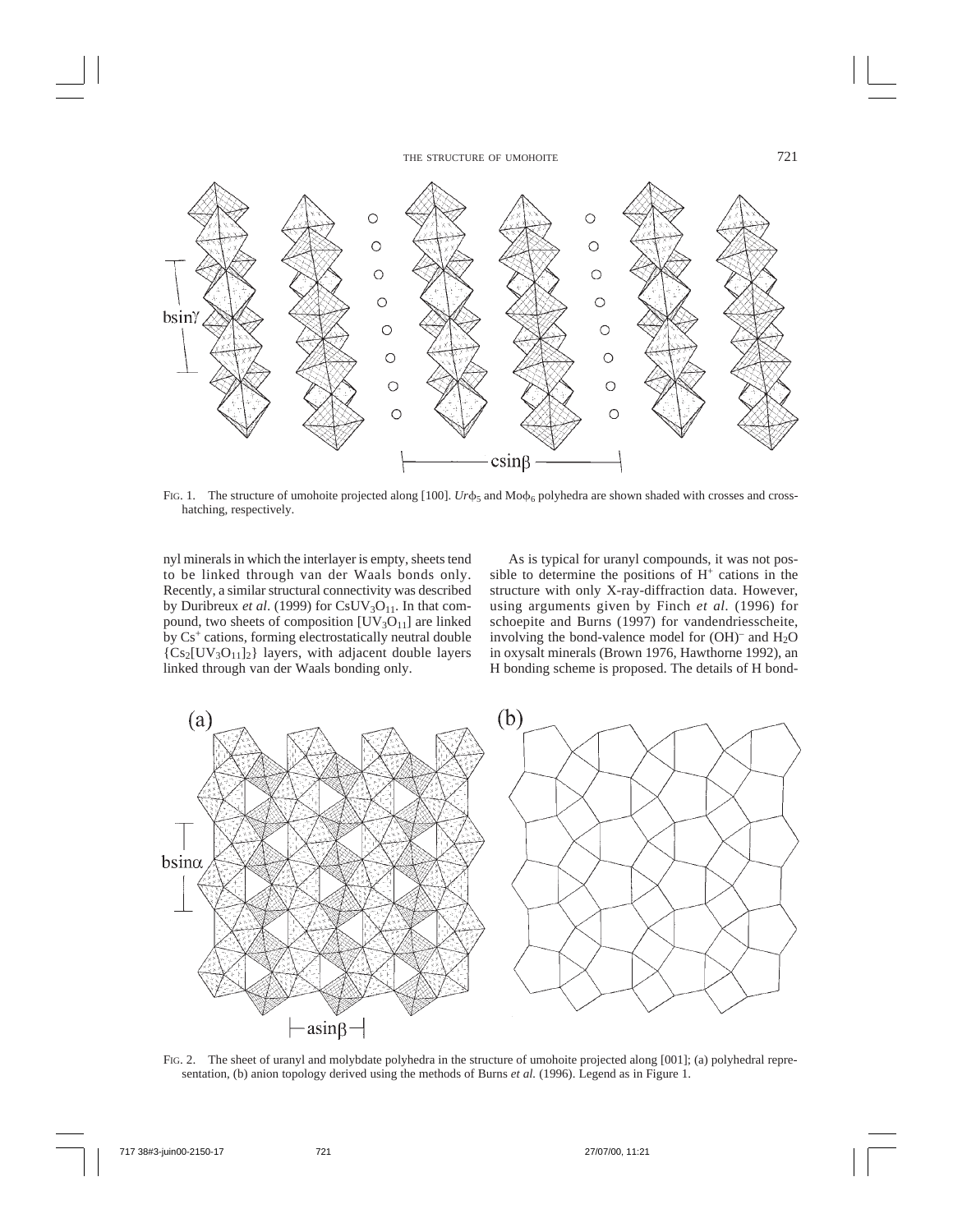

FIG. 3. Hydrogen bonding in the structure of umohoite. Anion–anion separations corresponding to hydrogen bonds are shown as broken lines. Legend:  $U^{6+}$ : circles shaded with parallel lines,  $M_0^{6+}$ : large circles with shading in the lower-left sides,  $O^{2-}$ : smaller unshaded circles, H<sub>2</sub>O: cross-hatched circles.

ing between the sheets of polyhedra depend on whether or not  $H<sub>2</sub>O$  groups are located in the interlayer. There are two general types of H bonds in the structure: those that bridge between sheets of uranyl and molybdate polyhedra, and those that bridge between the sheets of polyhedra and interlayer H2O groups.

The structure contains four symmetrically independent H<sub>2</sub>O groups: H<sub>2</sub>O(13) and H<sub>2</sub>O(14) are weakly bonded to  $Mo^{6+}$  cations, whereas  $H_2O(15)$  and  $H_2O(16)$ occur within the interlayers and are not bonded to cations, other than  $H^+$ . The proposed H-bonding scheme is shown in Figure 3.

*Hydrogen bonds that bridge directly between sheets*: The H<sub>2</sub>O(13) and H<sub>2</sub>O(14) groups at  $z \approx 0.5$  are weakly bonded to the  $Mo^{6+}$  cations within the sheets, and each donates H bonds that extend to the adjacent sheet (Fig. 3). The  $H<sub>2</sub>O(13)$  group donates H bonds that are accepted by the  $O(2)$  and  $O(5)$  anions of the adjacent sheet, with anion–anion separations of 2.89(2) and 3.01(2) Å, respectively. Both acceptor anions are  $O_{Ur}$ of uranyl polyhedra. The H bonds donated by the  $H<sub>2</sub>O(14)$  group are also accepted by the O(2) and O(5) anions, with anion–anion separations of 2.92(2) and 2.96(2) Å, respectively. The  $O(2)$ –H<sub>2</sub> $O(13)$ – $O(5)$  and O(2)–H<sub>2</sub>O(14)–O(5) angles are 81.0 and 81.4°, respectively. Each of these H bonds is weak, on the basis of the length of the anion–anion separations.

*Hydrogen bonds that bridge between sheets and interlayer H<sub>2</sub>O groups*: The H<sub>2</sub>O(15) and H<sub>2</sub>O(16)

groups are located in the interlayer at  $z \approx 0$ , and each donates H bonds that are accepted by the adjacent sheets of polyhedra (Fig. 3). The  $H_2O(15)$  group donates H bonds that are accepted by the  $O(10)$  and  $O(11)$  anions, with anion–anion separations of  $2.51(2)$  and  $2.28(2)$  Å, respectively. The O(10) anion is an O<sub>Ur</sub> of the U(1) $\phi$ <sub>7</sub> polyhedron, whereas the O(12) anion is bonded to Mo(2), with a bond-length of 1.69(1) Å. The O(10)–  $H<sub>2</sub>O(15)–O(11)$  bond-angle is 173.5°. The O(8) and O(12) anions accept the H bonds donated by the  $H<sub>2</sub>O(16)$  group, with corresponding anion–anion separations of 2.60(3) and 2.20(3) Å, respectively. The  $O(8)$ anion is an  $O_{Ur}$  bonded to U(2), and  $O(12)$  is bonded to Mo(2), with a bond-length of 1.69(1) Å. The  $O(8)$ - $H<sub>2</sub>O(16) - O(12)$  angle is 174.7°. Note that all of the H bonds extending from the interlayer  $H_2O$  groups to the sheets of polyhedra are strong, as indicated by the anion–anion separations.

## *Crystal-chemical formula of umohoite*

All atoms are in general positions in the space group  $P\bar{1}$ , and polyhedron geometries (Table 4), as well as bond-valence sums (Table 5), indicate that the structure contains  $U^{6+}$  and  $Mo^{6+}$ . The formula of our crystal of umohoite is  $[(UO<sub>2</sub>)MoO<sub>4</sub>(H<sub>2</sub>O)](H<sub>2</sub>O)$ , which may be written as  $UMoO<sub>6</sub>•2H<sub>2</sub>O$ , in agreement with the formula proposed by Skvortsova *et al.* (1961).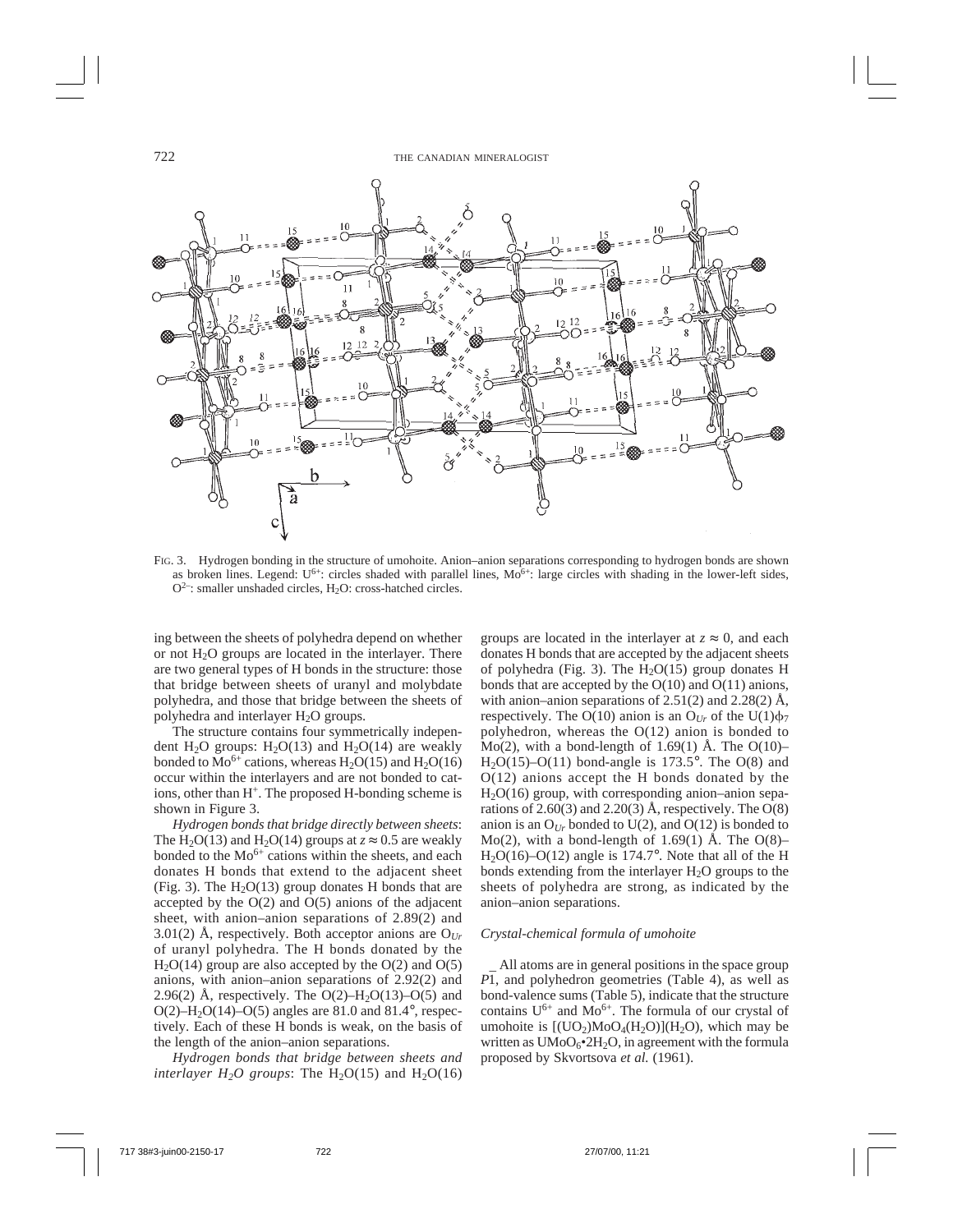There have been reports of substantial variability of the *c* dimension of umohoite (see above). This may be in part due to variation of the  $H<sub>2</sub>O$  content. In the event that H<sub>2</sub>O enters the interlayer a  $z = 0.5$  that is unoccupied in the crystal we studied, expansion of the structure by 2–3 Å along *z* could be expected. It is also possible that polytypism accounts for the variation in the unit-cell parameters. Several authors have reported  $c \approx 14.1 - 14.5$  Å (Brophy & Kerr 1953, Coleman & Appleman 1957, Kamhi 1959, Hamilton & Kerr 1959, Skvortsova *et al.* 1961, Serezhkin *et al.* 1977), indicating that the crystal we studied corresponds to the common state of umohoite.

# *Umohoite – iriginite transformation and stability of anion-topologies*

Umohoite is commonly partially replaced by iriginite,  $[(UO<sub>2</sub>)(MoO<sub>3</sub>OH)<sub>2</sub>(H<sub>2</sub>O)](H<sub>2</sub>O)$  (Serezhkin *et al.* 1973, Krivovichev & Burns 2000), which also has sheets of polyhedra based upon an anion-topology with pentagons, triangles and squares. However, the iriginite anion-topology is distinct from the uranophane aniontopology (Fig. 4); it contains chains of pentagons and squares that share edges, and zigzag chains of edgesharing squares and triangles. In the structure of iriginite, each pentagon of the anion topology is populated by a  $UrO<sub>5</sub>$  polyhedron, two-thirds of the squares are populated with  $Mo^{6+}O_6$  octahedra that occur as edge-sharing dimers; the triangles, as well as one-third of the squares, are empty.

The sheets of uranyl and molybdate polyhedra in iriginite and umohoite have features in common. Figure

5 shows the local relationships between pentagons and squares in the anion topology, as well as the connectivity diagrams for polygons of the anion topologies drawn following the methods proposed in Krivovichev *et al.* (1997) and Krivovichev (1997). Double and heavy lines represent polygon edges shared between the equivalent and non-equivalent polygons, respectively. The circles at the vertices of the polygons indicate that the vertex is shared between itself and another polygon, without regard to the polygon with which it shares an edge adjacent to the vertex. The unfilled and filled circles are used to indicate that the vertex is shared with the same or a distinct polygon, respectively. Only populated polygons should be taken into account. The connectivity diagrams show similar topological structures for the umohoite and iriginite sheets. However, whereas in umohoite  $UrO<sub>5</sub>$ pentagonal bipyramids share four of their five equatorial edges, in iriginite they share only two. Therefore, the umohoite  $\rightarrow$  iriginite transformation during alteration of U–Mo deposits, corresponding to a change of the U:Mo ratio from 1:1 to 1:2, involves a change of anion topology to one with a smaller number of edges shared between coordination polyhedra.

The expansion of sheet anion-topologies as sequences of stacked chains was introduced by Miller *et al.* (1996) and expanded by Burns (1999a). The uranophane anion-topology that is the basis of the umohoite sheet is shown expanded in Figure 6a. Construction of the anion topology requires the **U** and **D** arrowhead chains as well as the **R** chain, with the chain-stacking sequence **URDRURDR**... The iriginite anion-topology is expanded as chains in Figure 6b. It contains the same chains as the umohoite (uranophane) anion-topology,



FIG. 4. Uranyl-molybdate sheet in iriginite (a) and iriginite anion-topology (b).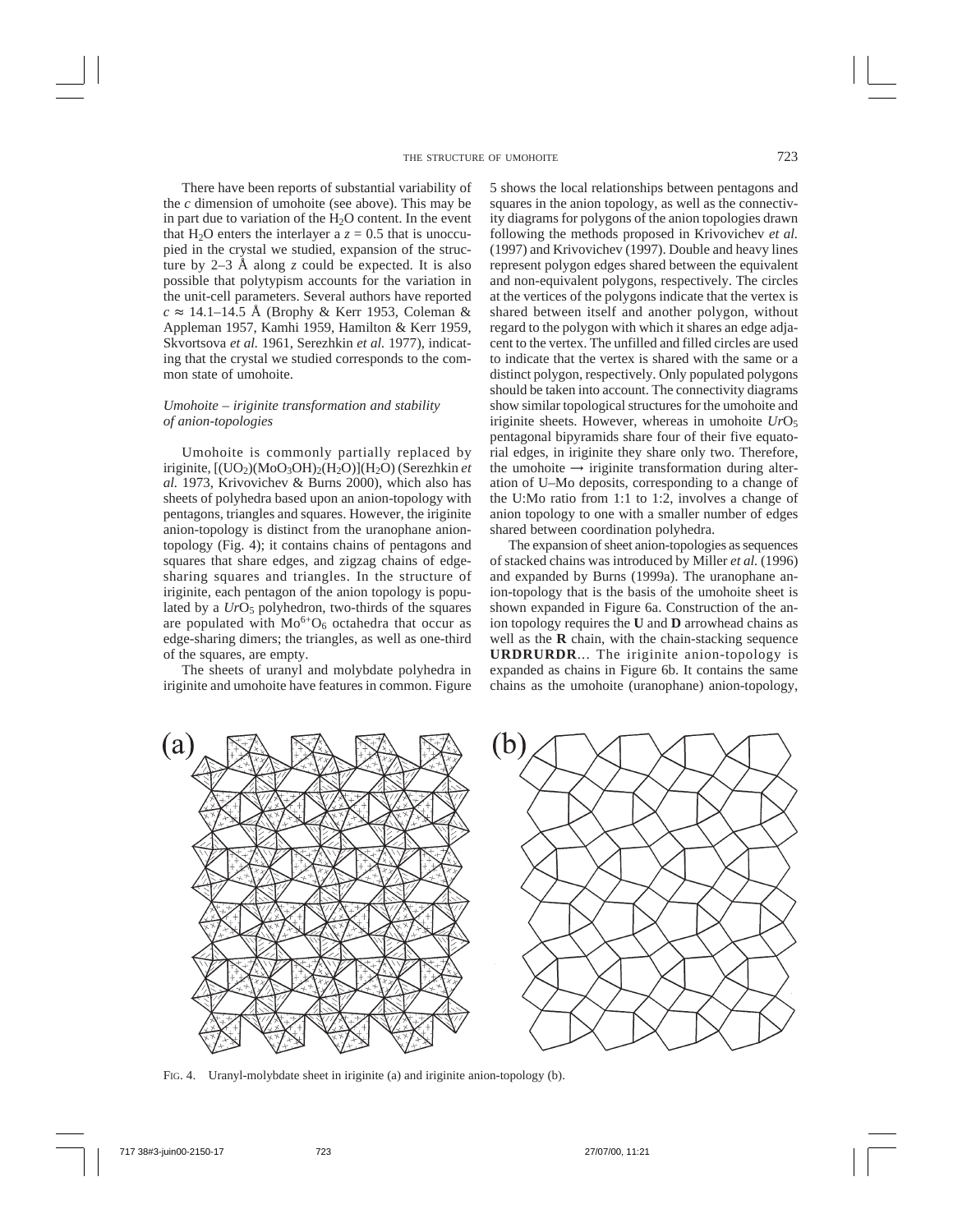

FIG. 5. Relationships between pentagon and squares in U–Mo sheets in umohoite and iriginite and connectivity diagrams for  $(U\phi_7)$  pentagonal bypiramids and  $(Mo\phi_6)$  octahedra in both sheets (see text for details).

but the chain-stacking sequence is **URRRDRRR URRRDRRR**... The ratio of arrowhead (**U** and **D**) chains to **R** chains in the umohoite and iriginite aniontopologies is 1:1 and 1:3, respectively. In the umohoite sheet, all rhombs of the **R** chains are populated with  $Mo<sup>6+</sup>$  cations, whereas in the iriginite sheet, only twothirds of the rhombs contain  $Mo^{6+}$ , with the remaining third empty. The result is U:Mo ratios of 1:1 and 1:2 in the umohoite and iriginite sheets, respectively.

Iriginite is commonly observed to have partially replaced umohoite. The iriginite anion-topology may be derived from that of umohoite by expansion of the umohoite anion-topology along a vector within the sheet that is perpendicular to the arrowhead chain, together with the insertion of two additional **R** chains between adjacent arrowhead chains. This transformation mechanism requires addition of  $Mo^{6+}$  to populate the rhombs of the **R** chains. Another mechanism for obtaining the iriginite anion- topology from that of umohoite is the replacement of every second **DRU** sequence in the

umohoite anion-topology with an **R** chain. This mechanism requires the removal of the  $U^{6+}$  that populated the **D** and **U** arrowhead chains. Given the relatively high mobility of  $U^{6+}$  in groundwater, this appears to be the most likely mechanism of the umohoite-to-iriginite transformation.

### **ACKNOWLEDGEMENTS**

This research was supported by the Environmental Management Sciences Program of the United States Department of Energy (DE–FG07–97ER14820) and by an NSF–NATO Fellowship in Science and Engineering that supports SVK (DGE99–03354). The crystal of umohoite used in this study was kindly provided by Dr. D.I. Belakovskiy and Prof. M.I. Novgorodova (Fersman Mineralogical Museum, Russian Academy of Sciences, Moscow, Russia). The manuscript was improved following reviews by Drs. Robert J. Finch and Michael E. Fleet, and editorial comments by Robert F. Martin.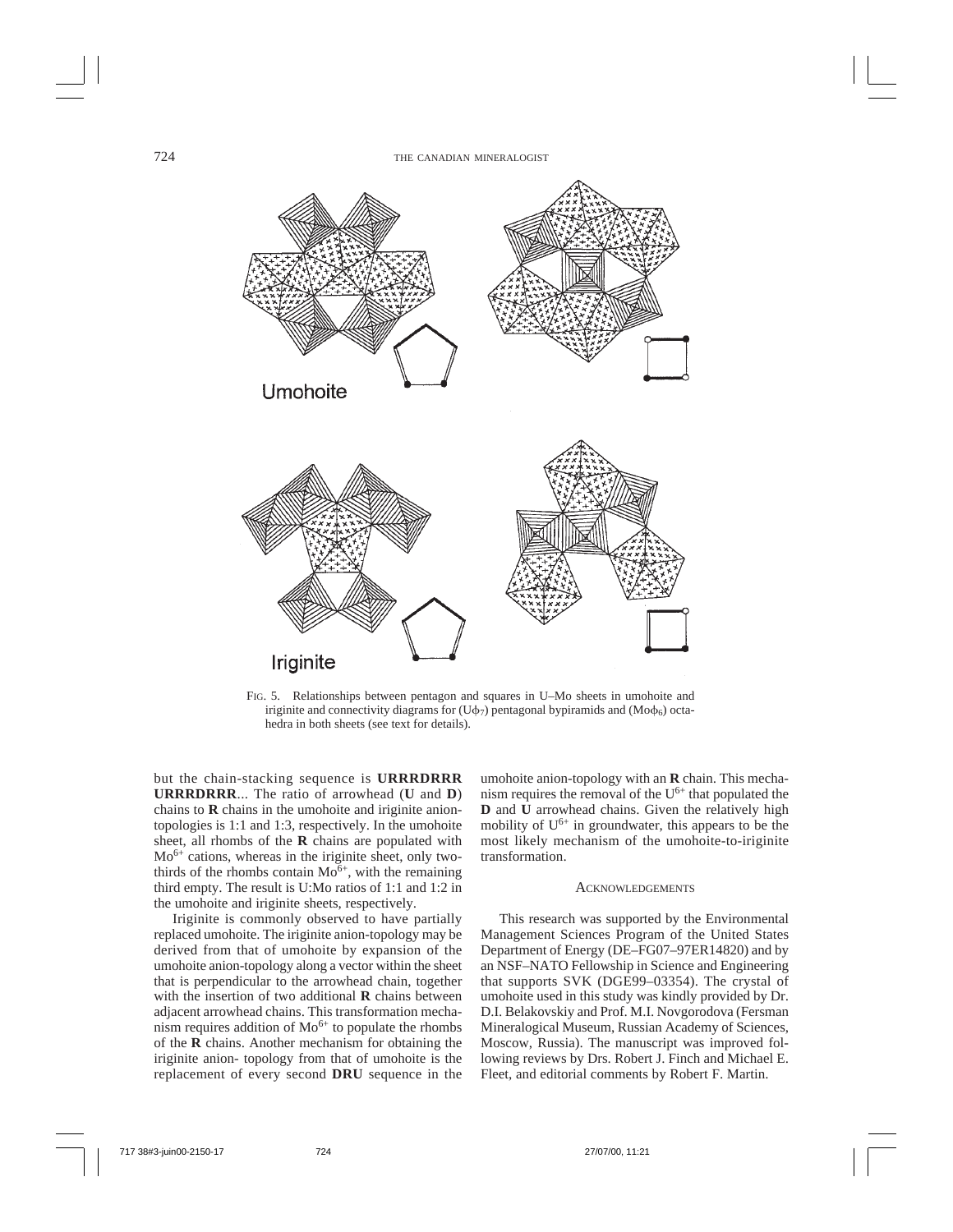

FIG. 6. Expansion of the umohoite (a) and iriginite (b) anion-topologies as chain-stacking sequences.

### **REFERENCES**

- ANIKINA, L.I. & MAKAROV, E.S. (1961): The unit cell of umohoite, UO2MoO4•4H2O. *Dokl. Akad. Nauk SSSR* **137**, 942-943 (in Russ.).
- BELOVA, L.N., FEDOROV, O.V., LYUBOMILOVA, G.V. & VISHNEV, A.I. (1985): Ferriferrous umohoite. *Izv. Akad. Nauk SSSR, Ser. Geol.*, **1985**(12), 131-135.
- BRESE, N.E. & O'KEEFFE, M. (1991): Bond-valence parameters for solids. *Acta Crystallogr*. **B47**, 192-197.
- BROPHY, G.P. & KERR, P.F. (1953): Hydrous uranium molybdate in Marysvale ore [Utah]. *In* Annual Report for June 30, 1952 to April 1, 1953. *U.S. Atomic Energy Comm.* **RME-3046**, 45-51.
- BROWN, I.D. (1976): On the geometry of O–H...O hydrogen bonds. *Acta Crystallogr.* **A32**, 24-31.
- BUCK, E.C., WRONKIEWICZ, D.J., FINN, P.A. & BATES, J.K. (1997): A new uranyl oxide hydrate phase derived from spent fuel alteration. *J. Nucl. Mater.* **249**, 70-76.
- BURNS, P.C. (1997): A new uranyl oxide hydrate sheet in vandendriesscheite: implications for mineral paragenesis and the corrosion of spent nuclear fuel. *Am. Mineral.* **82**, 1176-1186.
	- \_\_\_\_\_\_\_\_ (1998): CCD area detectors of X-rays applied to the analysis of mineral structures. *Can. Mineral.* **36**, 847-853.

\_\_\_\_\_\_\_\_ (1999a): The crystal chemistry of uranium. *Rev. Mineral.* **38**, 23-90.

- (1999b): Cs boltwoodite obtained by ion exchange from single crystals: implications for radionuclide release in a nuclear repository. *J. Nucl. Mater.* **265**, 218-223.
- \_\_\_\_\_\_\_\_, EWING, R.C., & MILLER, M.L. (1997a): Incorporation mechanisms of actinide elements into the structures of U6+ phases formed during the oxidation of spent nuclear fuel. *J. Nucl. Mater.* **245**, 1-9.
- FINCH, R.J., HAWTHORNE, F.C., MILLER, M.L. & EWING, R.C. (1997b): The crystal structure of ianthinite,  $[U^{4+}(UO_2)_4O_6(OH)_4(H_2O)_4](H_2O)_5$ : a possible phase for  $Pu<sup>4+</sup> incorporation during the oxidation of spent nuclear$ fuel. *J. Nucl. Mater.* **249**, 199-206.
- HAWTHORNE, F.C. & EWING, R.C. (1997c): The crystal chemistry of hexavalent uranium: polyhedron geometries, bond-valence parameters, and polymerization of polyhedra. *Can. Mineral.* **35**, 1551-1570.
- \_\_\_\_\_\_\_\_ & HILL, F.C. (2000): Implications of the synthesis and structure of the Sr analogue of curite. *Can. Mineral.* **38**, 175-181.
- , MILLER, M.L. & EWING, R.C. (1996):  $U^{6+}$  minerals and inorganic phases: a comparison and hierarchy of crystal structures. *Can. Mineral.* **34**, 845-880.